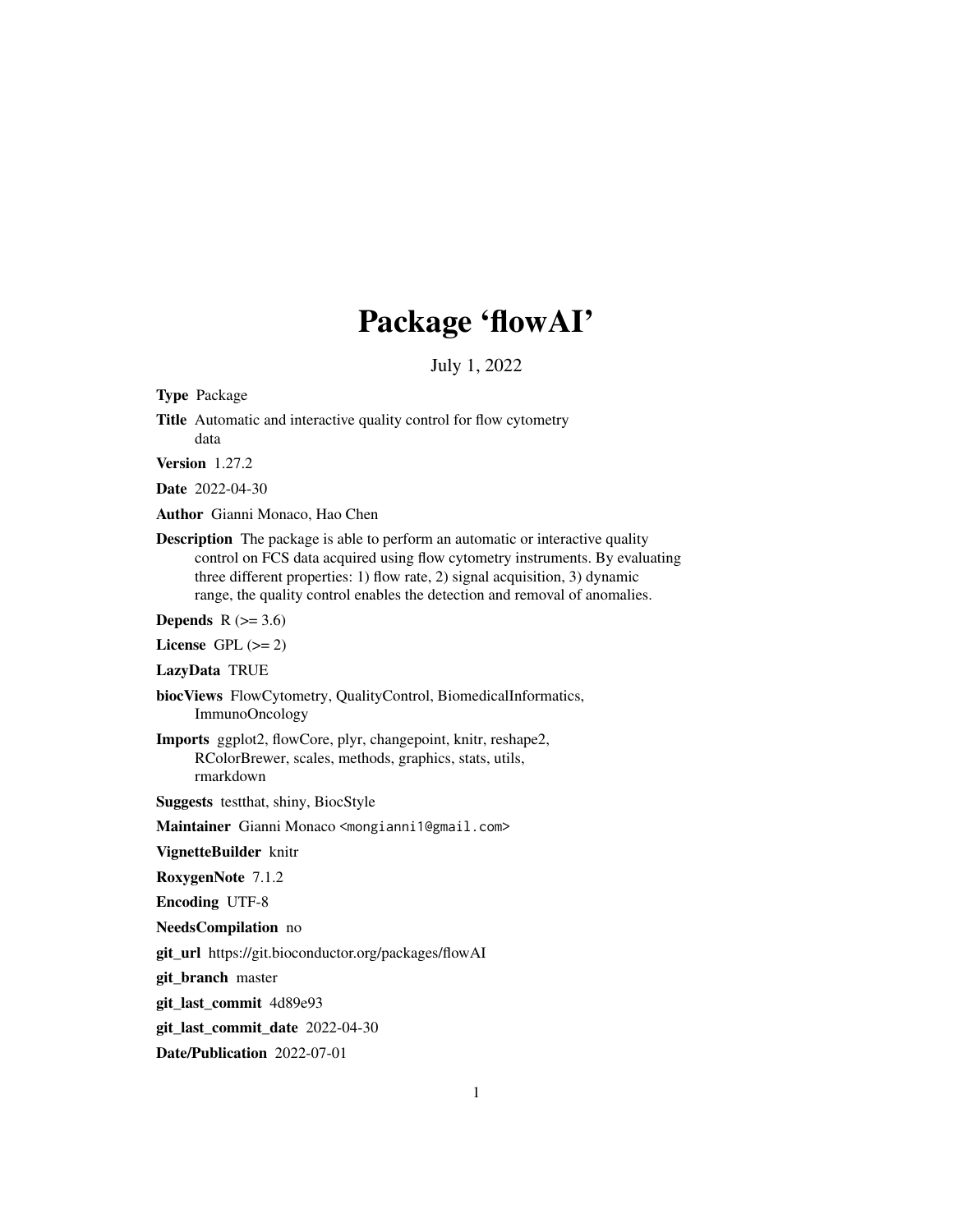# <span id="page-1-0"></span>R topics documented:

# **Index** [6](#page-5-0) **6**

Bcells *flowSet of B cells.*

# Description

This data set contain three flowFrame objects created by subsetting three FCS files of an Aging study made in Singapore. The samples were stained with a panel aimed to identify B cell subpopulations. The data is stored as a flowSet object, a class implemented in the flowCore package to handle FCS files in R.

### Usage

data(Bcells)

#### Format

A flowSet containing 3 flowFrames

flow\_auto\_qc *Automatic quality control of flow cytometry data.*

# Description

For a set of FCS files, *flow\_auto\_qc* performs a complete and automatic quality control. It consists in the detection and removal of anomalies by checking three properties of flow cytometry: 1) flow rate, 2) signal acquisition, 3) dynamic range.

# Usage

```
flow_auto_qc(
  fcsfiles,
  remove_from = "all",
  output = 1,
  timeCh = NULL,timestep = NULL,
  second_fractionFR = 0.1,
  deviationFR = "MAD",
  alphaFR = 0.01,
  decompFR = TRUE,
```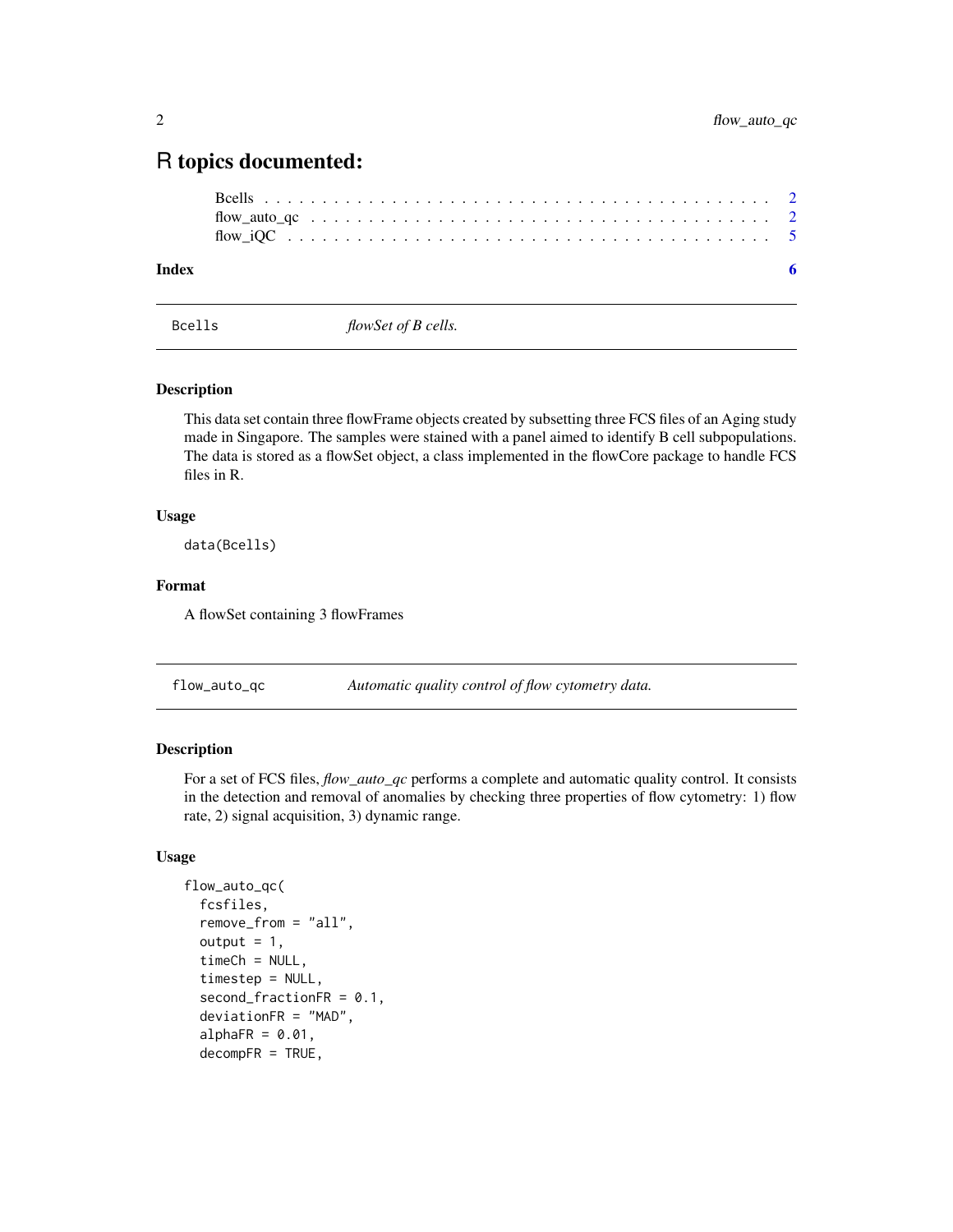# flow\_auto\_qc 3

```
ChExcludeFS = c("FSC", "SSC"),
outlier_binsFS = FALSE,
pen_valueFS = 500,
max_cptFS = 3,
ChExcludeFM = c("FSC", "SSC"),sideFM = "both",
neg_valuesFM = 1,
html_report = "_QC",
mini_report = "QCmini",
fcs_QC = "QC",fcs_highQ = FALSE,
fcs_lowQ = FALSE,
folder_results = "resultsQC"
```
# Arguments

 $\mathcal{L}$ 

| fcsfiles          | It can be a character vector with the filenames of the FCS files, a flowSet or a<br>flowFrame.                                                                                                                                                                                                                                                                                                                                          |
|-------------------|-----------------------------------------------------------------------------------------------------------------------------------------------------------------------------------------------------------------------------------------------------------------------------------------------------------------------------------------------------------------------------------------------------------------------------------------|
| remove_from       | Select from which of the three steps the anomalies have to be excluded in the<br>high quality FCS file. The default option "all" removes the anomalies from<br>all the three steps. Alternatively, you can use: "FR_FS", "FR_FM", "FS_FM",<br>"FR", "FS", "FM", to remove the anomalies only on a subset of the steps where<br>$FR$ stands for the flow rate, $FS$ stands for signal acquisition and $FM$ stands for<br>dynamic range.  |
| output            | Set it to 1 to return a flowFrame or a flowSet with high quality events only. Set<br>it to 2 to return a flowFrame or a flowSet with an additional parameter where<br>the low quality events have a value higher than 10,000. Set it to 3 to return a list<br>with the IDs of low quality cells. Set it to any other value if no R object has to<br>be returned. Default is 1.                                                          |
| timeCh            | Character string corresponding to the name of the Time Channel in the set of<br>FCS files. By default is NULL and the name is retrieved automatically.                                                                                                                                                                                                                                                                                  |
| timestep          | Numerical value that specifies the time step in seconds. In other words, it tells<br>how many seconds one unit of time corresponds to. By default is NULL and the<br>value is retrieved automatically.                                                                                                                                                                                                                                  |
| second_fractionFR |                                                                                                                                                                                                                                                                                                                                                                                                                                         |
|                   | The fraction of a second that is used to split the time channel in order to recreate<br>the flow rate. Set it to "timestep" if you wish to recreate the flow rate at the<br>maximum resolution allowed by the flow cytometry instrument. Usually, for<br>FCS files the timestep corresponds to 0.01, however, to shorten the running time<br>of the analysis the fraction used by default is 0.1, corresponding to 1/10 of a<br>second. |
| deviationFR       | The metrics used to calculate the dispersion of a flow rate fluctuation. Choose<br>between MAD and IQR. Default is MAD and it is more sensitive.                                                                                                                                                                                                                                                                                        |
| alphaFR           | The level of statistical significance used to accept anomalies detected by the<br>ESD method. The default value is 0.01. Decrease the value to make the flow<br>rate check less sensitive.                                                                                                                                                                                                                                              |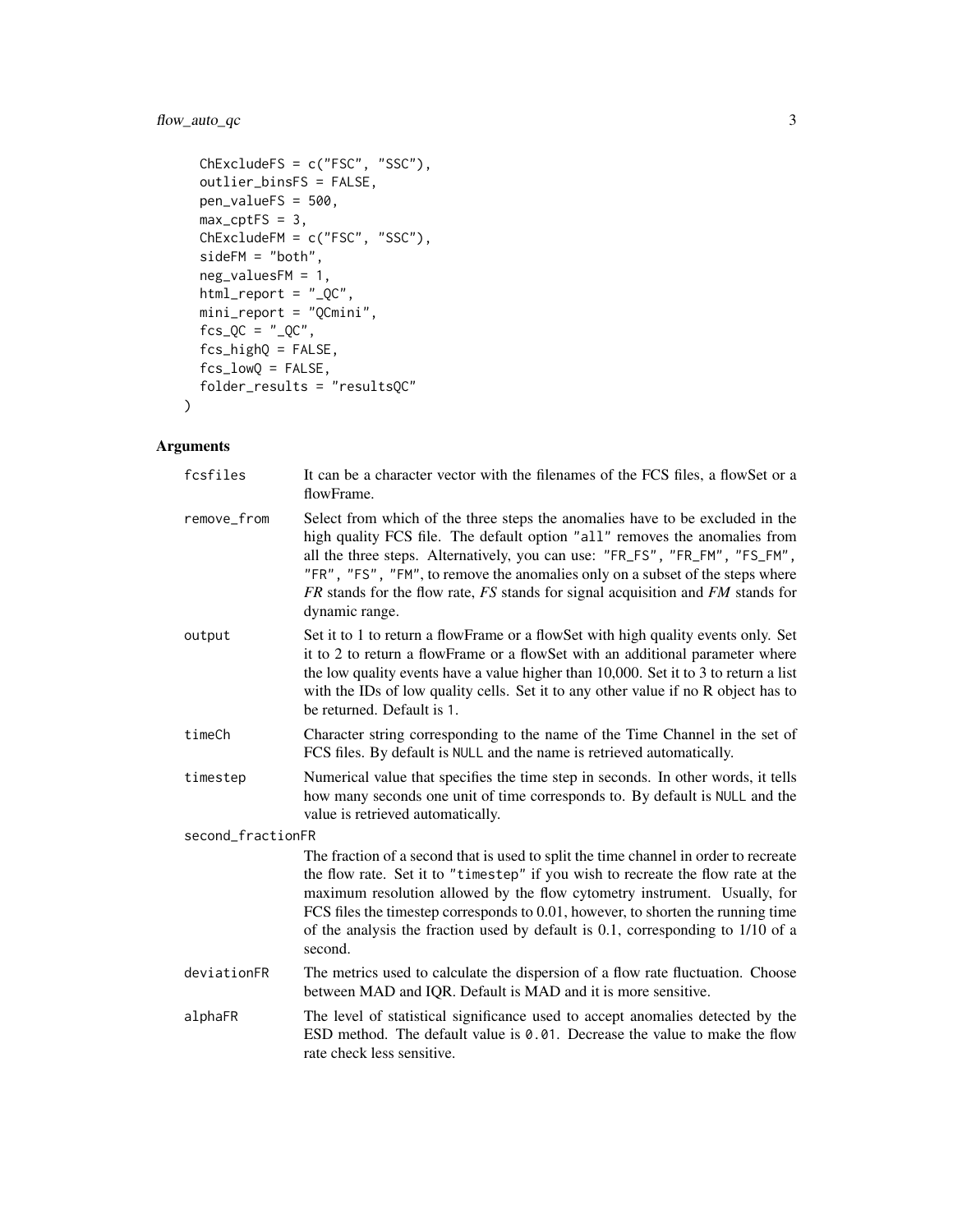| decompFR       | Logical indicating whether the flow rate should be decomposed in the trend and<br>cyclical components. Default is TRUE and the ESD outlier detection will be<br>executed on the trend component penalized by the magnitude of the cyclical<br>component. If it is FALSE the ESD outlier detection will be executed on the<br>original flow rate.                        |
|----------------|-------------------------------------------------------------------------------------------------------------------------------------------------------------------------------------------------------------------------------------------------------------------------------------------------------------------------------------------------------------------------|
| ChExcludeFS    | Character vector with the names or name patterns of the channels that you want<br>to exclude from the signal acquisition check. The default option, c("FSC",<br>"SSC"), excludes the scatter parameters. If you want to include all the parame-<br>ters in the analysis use NULL.                                                                                       |
| outlier_binsFS | logical indicating whether outlier bins (not events) have to be removed before<br>the changepoint detection of the signal acquisition check. The default is FALSE.                                                                                                                                                                                                      |
| pen_valueFS    | The value of the penalty for the changepoint detection algorithm. This can be<br>a numeric value or text giving the formula to use; for instance, you can use the<br>character string $"1.5*log(n)"$ , where n indicates the number of cells in the FCS<br>file. The higher the penalty value the less strict is the detection of the anomalies.<br>The default is 500. |
| max_cptFS      | The maximum number of changepoints that can be detected for each channel.<br>The default is 3.                                                                                                                                                                                                                                                                          |
| ChExcludeFM    | Character vector with the names or name patterns of the channels that you want<br>to exclude from the signal acquisition check. The default option, c("FSC",<br>"SSC"), excludes the scatter parameters. If you want to include all the parame-<br>ters in the analysis use NULL.                                                                                       |
| sideFM         | Select whether the dynamic range check has to be executed on both limits, the<br>upper limit or the lower limit. Use one of the options: "both", "upper",<br>"lower". The default is "both".                                                                                                                                                                            |
| neg_valuesFM   | Scalar indicating the method to use for the removal of the anomalies from the<br>lower limit of the dynamic range. Use 1 to remove negative outliers or use 2 to<br>truncate the negative values to the cut-off indicated in the FCS file.                                                                                                                              |
| html_report    | Suffix to be added to the FCS filename to name the HTML report of the quality<br>control. The default is "_QC". If you do not want to generate a report use FALSE.                                                                                                                                                                                                      |
| mini_report    | Name for the TXT file containing the percentage of anomalies detected in the set<br>of FCS files analyzed. The default is "_QCmini". If you do not want to generate<br>the mini report use FALSE.                                                                                                                                                                       |
| $fcs_QC$       | Suffix to be added for the filename of the new FCS containing a new parameter<br>where the low quality events only have a value higher than 10,000. The default<br>is " QC". If you do not want to generate the quality controlled FCS file use<br>FALSE.                                                                                                               |
| fcs_highQ      | Suffix to be added for the filename of the new FCS containing only the events<br>that passed the quality control. The default is FALSE and hence the high quality<br>FCS file is not generated.                                                                                                                                                                         |
| fcs_lowQ       | Suffix to be added for the filename of the new FCS containing only the events<br>that did not pass the quality control. The default is FALSE and hence the low<br>quality FCS file is not generated.                                                                                                                                                                    |
| folder_results | Character string used to name the directory that contains the results. The default<br>is "resultsQC". If you intend to return the results in the working directory use<br>FALSE.                                                                                                                                                                                        |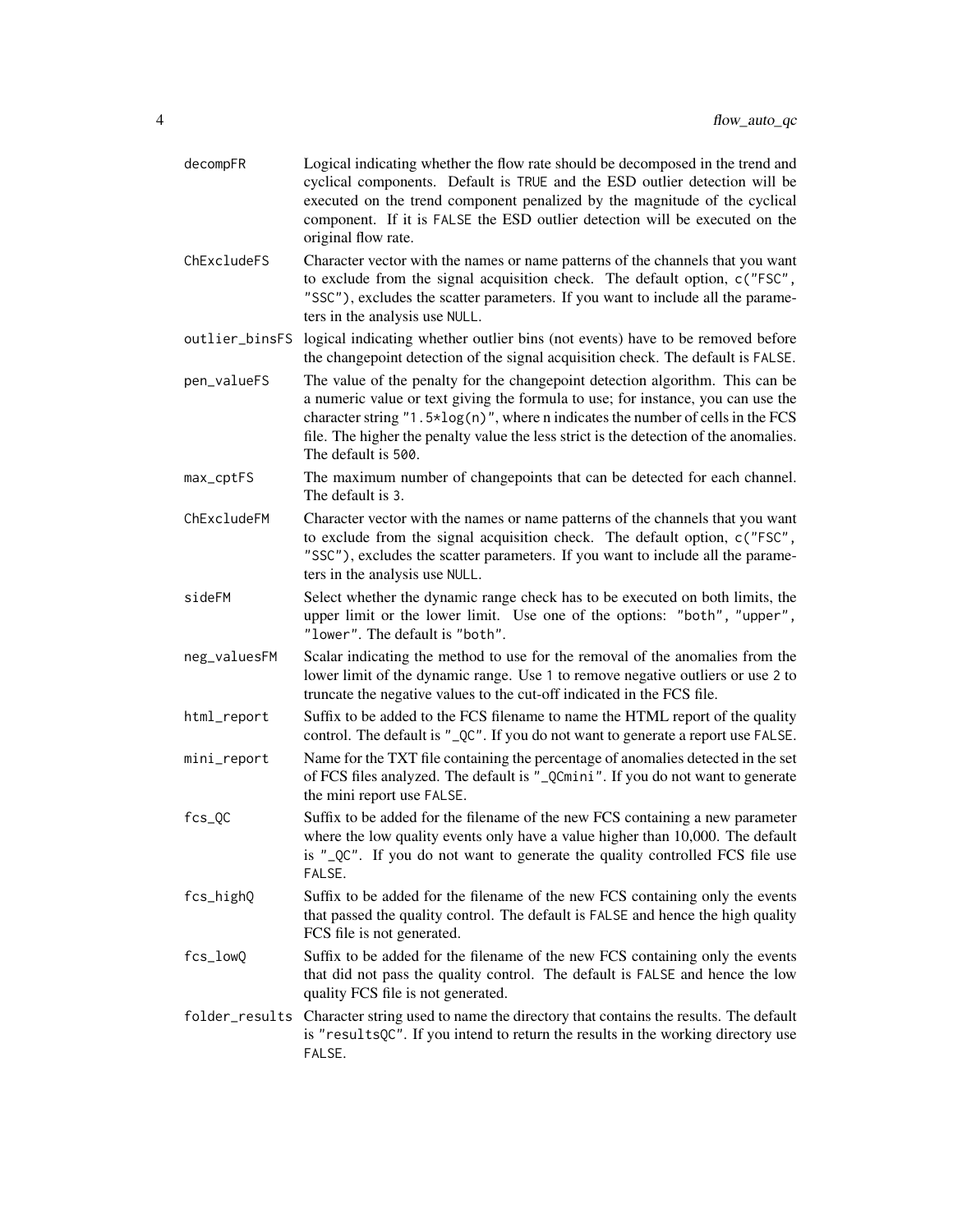<span id="page-4-0"></span> $flow\_iQC$  5

#### Value

A complete quality control is performed on flow cytometry data in FCS format. By default the analysis returns:

1. a flowFrame or flowSet object containing new FCS files with only high quality events

and a directory named resultsQC containing:

1. a set of new FCS files with a new parameter to gate out the low quality events a value larger than 10,000 is assigned to them only,

2. a set of HTML reports, one for each FCS file, that include graphs and table indicating where the anomalies were detected,

3. a single TXT file reporting the percentage of events removed in each FCS file.

# Author(s)

Gianni Monaco, Chen Hao

# Examples

```
## a sample dataset as flowSet object
data(Bcells)
```
## quality control on a flowFrame object resQC <- flow\_auto\_qc(Bcells[[1]], html\_report = FALSE, mini\_report = FALSE, fcs\_QC = FALSE, folder\_results = FALSE)

flow\_iQC *Interactive quality control of Flow Cytometry Data*

# Description

The call of the  $flow\_iQC$  function opens a Shiny application that allows to perfom a complete and interactive quality control of an FCS file. The framework of the interactive quality control is complementary to the automatic one of the flow\_auto\_qc function. Hence, the anomalies are manually selected from the evaluation of three main properties of flow cytometry: 1) flow rate, 2) signal acquisition, 3) dynamic range.

### Usage

flow\_iQC()

# Author(s)

Chen Hao, Gianni Monaco

# Examples

if (interactive()) flowAI::flow\_iQC()